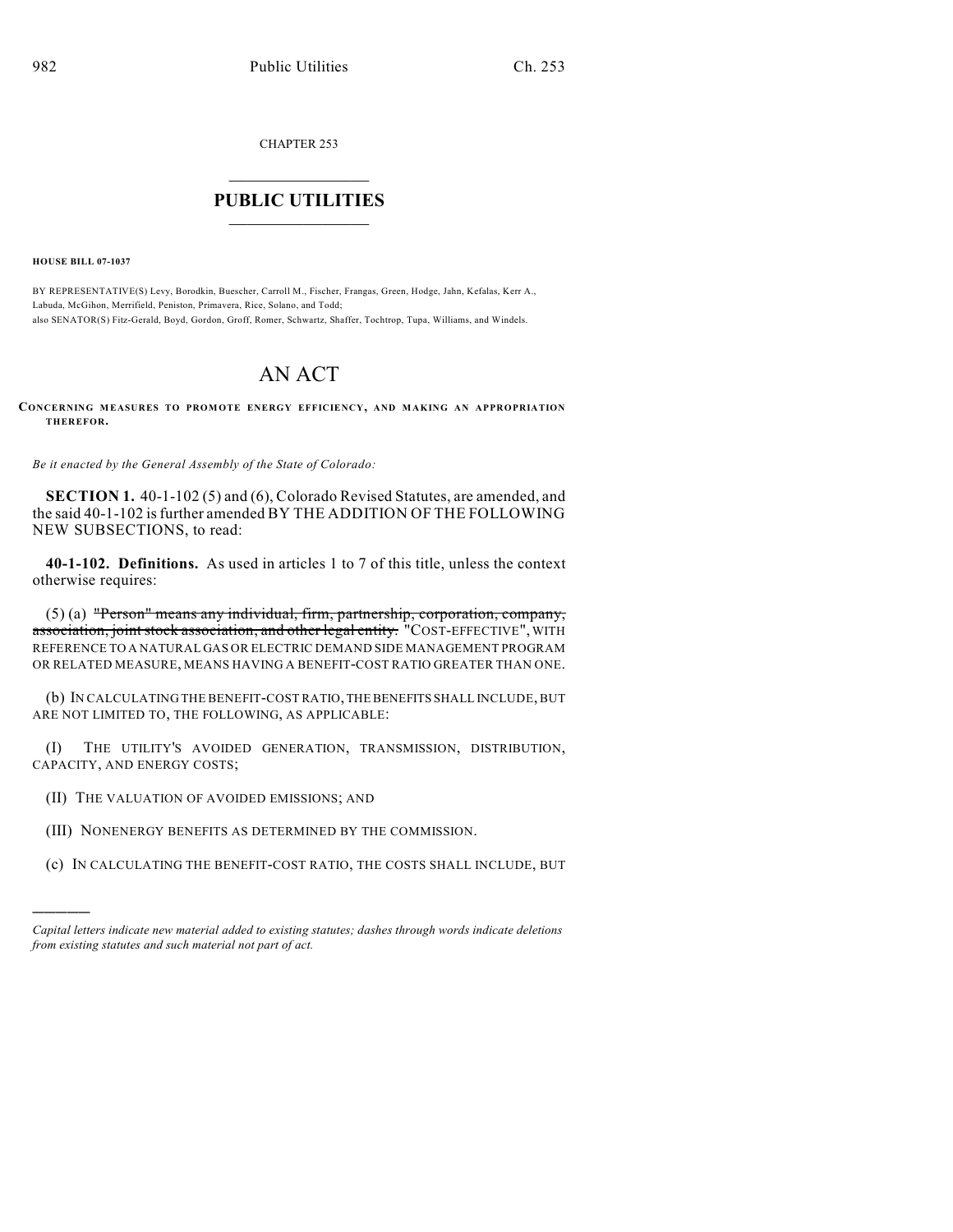ARE NOT LIMITED TO, UTILITY AND PARTICIPANT EXPENDITURES FOR THE FOLLOWING, AS APPLICABLE:

(I) PROGRAM DESIGN, ADMINISTRATION, EVALUATION, ADVERTISING, AND PROMOTION;

(II) CUSTOMER EDUCATION;

(III) INCENTIVES AND DISCOUNTS;

(IV) CAPITAL COSTS; AND

(V) OPERATION AND MAINTENANCE EXPENSES.

(6) "Renewable energy" means useful electrical, thermal, or mechanical energy converted directly or indirectly from resources of continuous energy flow or that are perpetually replenished and whose utilization is sustainable indefinitely. The term includes, without limitation, sunlight, the wind, geothermal energy, hydrodynamic forces, and organic matter available on a renewable basis such as forest residues, agricultural crops and wastes, wood and wood wastes, animal wastes, livestock operation residue, aquatic plants, and municipal wastes. "DEMAND-SIDE MANAGEMENT PROGRAMS" OR "DSM PROGRAMS" MEANS ENERGY EFFICIENCY, CONSERVATION, LOAD MANAGEMENT, AND DEMAND RESPONSE PROGRAMS OR ANY COMBINATION OF THESE PROGRAMS.

(7) "EDUCATION PROGRAM" MEANS A PROGRAM, INCLUDING BUT NOT LIMITED TO AN ENERGY AUDIT, THAT CONTRIBUTES INDIRECTLY TO A COST-EFFECTIVE DEMAND-SIDE MANAGEMENT PROGRAM. EDUCATION PROGRAMS SHALL NOT BE SUBJECT TO INDEPENDENT COST-EFFECTIVENESS REQUIREMENTS.

(8) "FULL SERVICE CUSTOMER" MEANS A RESIDENTIAL OR COMMERCIAL CUSTOMER THAT PURCHASES NATURAL GAS OR ELECTRIC SUPPLY FROM AN INVESTOR-OWNED UTILITY.

(9) "NET PRESENT VALUE OF REVENUE REQUIREMENTS" MEANS THE CURRENT WORTH OF THE EXPECTED STREAM OF FUTURE REVENUE REQUIREMENTS ASSOCIATED WITH A PARTICULAR RESOURCE PORTFOLIO, EXPRESSED IN DOLLARS IN THE YEAR THE PLAN IS FILED. TO DETERMINE THE CURRENT WORTH OF THE EXPECTED STREAM OF FUTURE REVENUE REQUIREMENTS, A DISCOUNT RATE AT THE UTILITY'S WEIGHTED AVERAGE COST OFCAPITAL SHALL BE APPLIED TO THE EXPECTED STREAM OF FUTURE REVENUE REQUIREMENTS.

(10) "PERSON" MEANS ANY INDIVIDUAL, FIRM, PARTNERSHIP, CORPORATION, COMPANY, ASSOCIATION, JOINT STOCK ASSOCIATION, AND OTHER LEGAL ENTITY.

(11) "RENEWABLE ENERGY" MEANS USEFUL ELECTRICAL, THERMAL, OR MECHANICAL ENERGY CONVERTED DIRECTLY OR INDIRECTLY FROM RESOURCES OF CONTINUOUS ENERGY FLOW OR THAT ARE PERPETUALLY REPLENISHED AND WHOSE UTILIZATION IS SUSTAINABLE INDEFINITELY. THE TERM INCLUDES, WITHOUT LIMITATION, SUNLIGHT, THE WIND, GEOTHERMAL ENERGY, HYDRODYNAMIC FORCES, AND ORGANIC MATTER AVAILABLE ON A RENEWABLE BASIS SUCH AS FOREST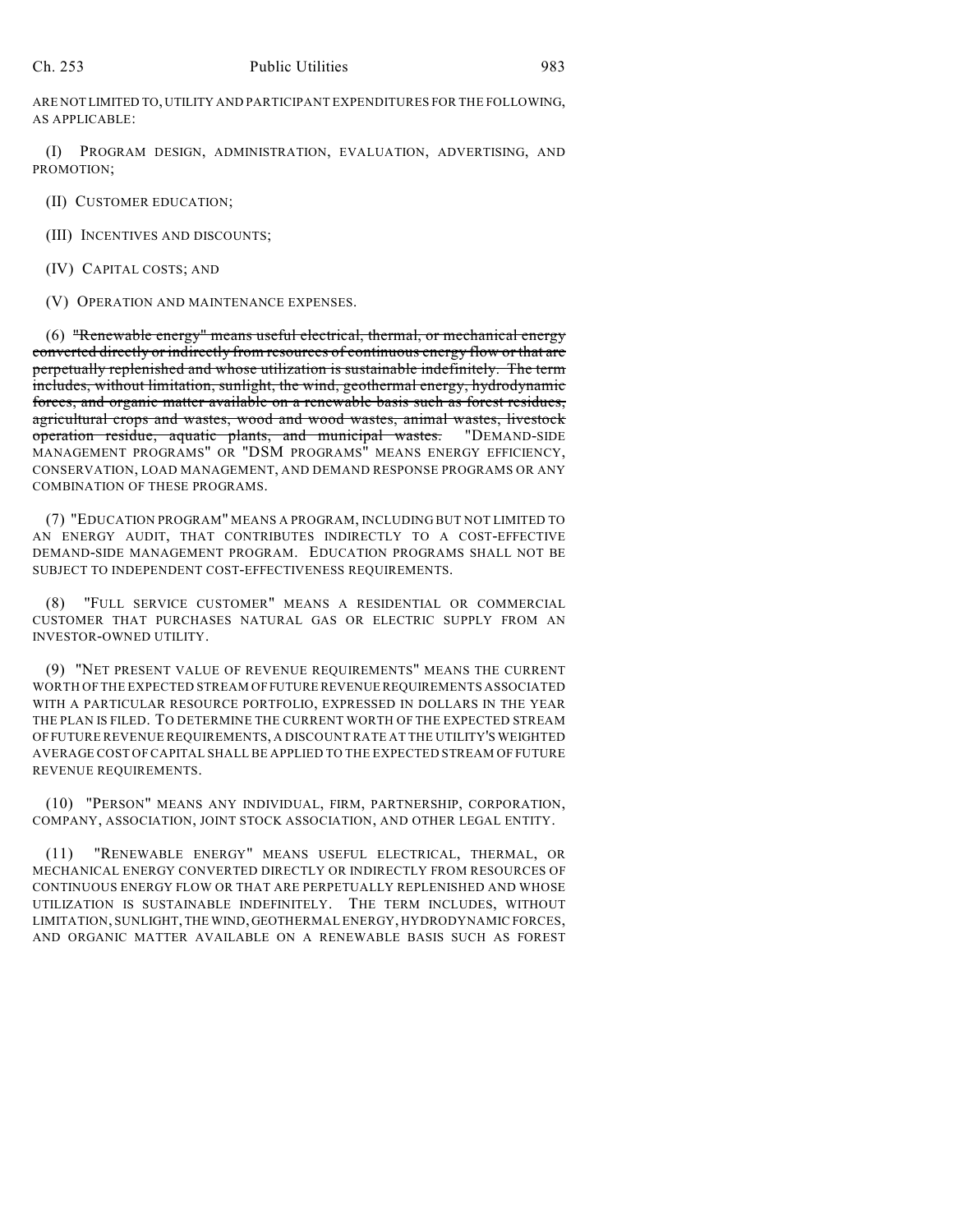RESIDUES, AGRICULTURAL CROPS AND WASTES, WOOD AND WOOD WASTES, ANIMAL WASTES, LIVESTOCK OPERATION RESIDUE, AQUATIC PLANTS, AND MUNICIPAL WASTES.

**SECTION 2.** 40-3.2-101, Colorado Revised Statutes, is amended to read:

**40-3.2-101. Legislative declaration.** THE GENERAL ASSEMBLY HEREBY FINDS, DETERMINES, AND DECLARES THAT COST-EFFECTIVE NATURAL GAS AND ELECTRICITY DEMAND-SIDE MANAGEMENT PROGRAMS WILL SAVE MONEY FOR CONSUMERS AND UTILITIES AND PROTECT COLORADO'S ENVIRONMENT. The general assembly hereby FURTHER finds, determines, and declares that providing  $\pi$  funding mechanism MECHANISMS to encourage Colorado's public utilities to reduce emissions or air pollutants is a matter AND TO INCREASE ENERGY EFFICIENCY ARE MATTERS of statewide concern, The general assembly further finds AND that the public interest is served by providing such funding mechanism MECHANISMS. Such reduction EFFORTS will result in an improvement in the quality of life and health of Colorado citizens and an increase in the attractiveness of Colorado as a place to live and conduct business.

**SECTION 3.** Article 3.2 of title 40, Colorado Revised Statutes, is amended BY THE ADDITION OF THE FOLLOWING NEW SECTIONS to read:

**40-3.2-103. Gas distribution utility demand-side management programs rules - recovery of costs.** (1) ON OR BEFORE SEPTEMBER 30, 2007, THE COMMISSION SHALL COMMENCE A RULE-MAKING PROCEEDING, AS DESCRIBED IN SUBSECTION (2) OF THIS SECTION, TO DEVELOP EXPENDITURE AND NATURAL GAS SAVINGS TARGETS, FUNDING AND COST-RECOVERY MECHANISMS, AND A FINANCIAL BONUS STRUCTURE FOR DEMAND-SIDE MANAGEMENT PROGRAMS IMPLEMENTED BY AN INVESTOR-OWNED GAS DISTRIBUTION UTILITY, ALSO REFERRED TO IN THIS SECTION AS A "GAS UTILITY".

(2) AS PART OF THE RULE-MAKING PROCEEDING REQUIRED BY SUBSECTION (1) OF THIS SECTION, THE COMMISSION SHALL:

(a) ADOPT DSM PROGRAM EXPENDITURE TARGETS EQUAL TO AT LEAST ONE-HALF OF ONE PERCENT OF A NATURAL GAS UTILITY'S REVENUES FROM ITS FULL SERVICE CUSTOMERS IN THE YEAR PRIOR TO SETTING SUCH TARGETS;

(b) ESTABLISH DSM PROGRAM SAVINGS TARGETS THAT ARE COMMENSURATE WITH PROGRAM EXPENDITURES AND EXPRESSED IN TERMS OF AN AMOUNT OF GAS SAVED PER UNIT OF PROGRAM EXPENDITURES;

(c) (I) ADOPT PROCEDURES FOR ALLOWING GAS UTILITIES TO RECOVER THEIR PRUDENTLY INCURRED COSTS OF DSM PROGRAMS WITHOUT HAVING TO FILE A RATE CASE. SUCH COSTS SHALL INCLUDE, BUT ARE NOT LIMITED TO, FACILITY INVESTMENTS; REBATES; INTEREST RATE BUYDOWNS; INCREMENTAL LABOR COSTS, EMPLOYEE BENEFITS, CARRYING COSTS, AND EMPLOYEE-RELATED ADMINISTRATIVE COSTS; AND OTHER ADMINISTRATIVE COSTS. ALL SUCH COSTS SHALL BE RECOVERED THROUGH A COST ADJUSTMENT MECHANISM THAT IS SET ON AN ANNUAL BASIS, OR MORE FREQUENTLY IF DEEMED APPROPRIATE.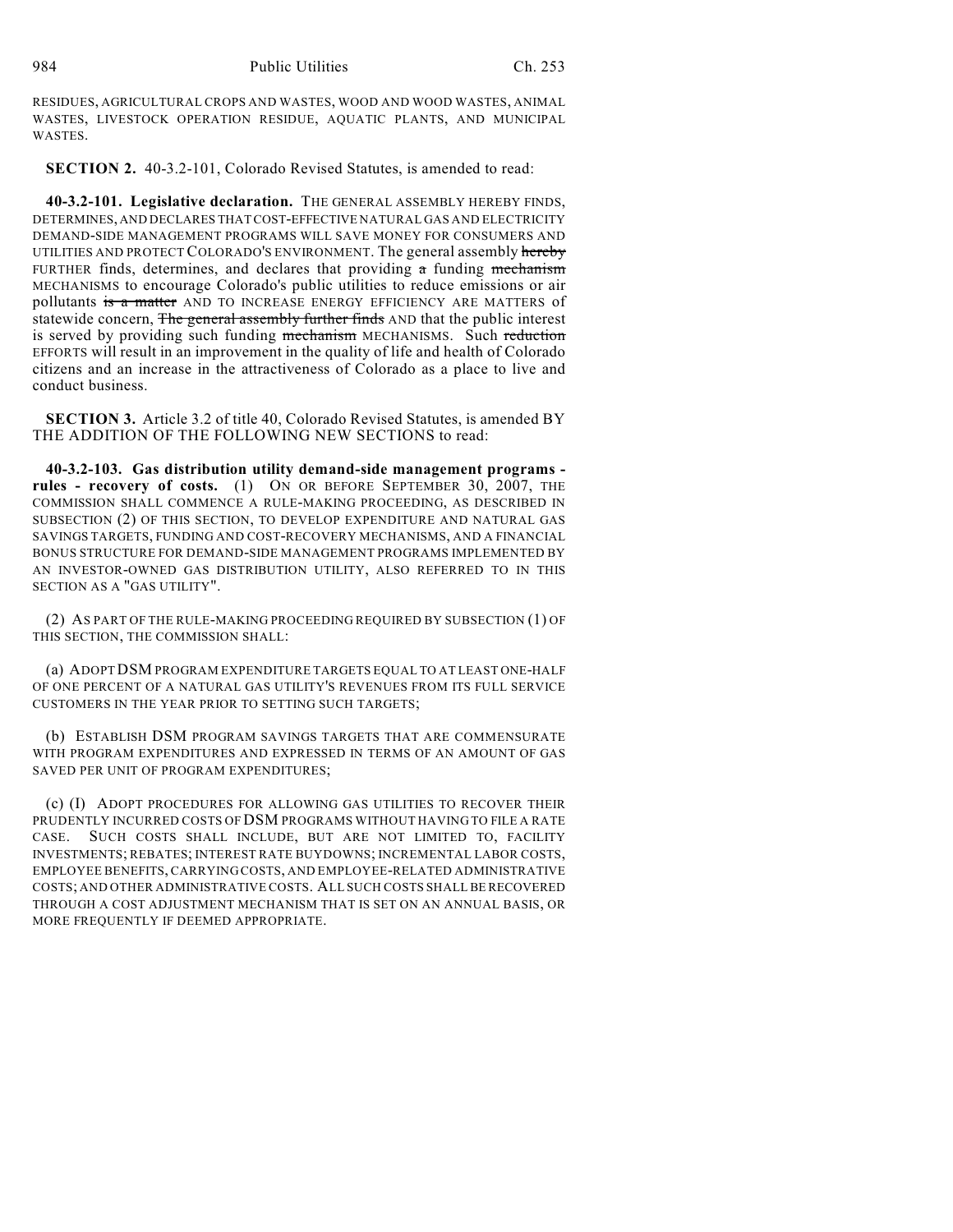## Ch. 253 Public Utilities 985

(II) COST ADJUSTMENT PROCEDURES SHALL GIVE GAS UTILITIES THE OPTION OF OBTAINING COST RECOVERY EITHER THROUGH EXPENSING DSM PROGRAM EXPENDITURES OR ADDING THEM TO BASE RATES, WITH AN AMORTIZATION PERIOD TO BE DETERMINED BY THE COMMISSION. IN ADDITION, SUCH PROCEDURES SHALL PROVIDE THAT COST RECOVERY FOR PROGRAMS DIRECTED AT RESIDENTIAL CUSTOMERS ARE TO BE COLLECTED FROM RESIDENTIAL CUSTOMERS ONLY AND THAT COST RECOVERY FOR PROGRAMS DIRECTED AT NONRESIDENTIAL CUSTOMERS ARE TO BE COLLECTED FROM NONRESIDENTIAL CUSTOMERS ONLY.

(d) ADOPT A BONUS STRUCTURE TO REWARD GAS UTILITIES FOR INVESTMENTS IN COST-EFFECTIVE DSM PROGRAMS. FOR EACH YEAR OF OPERATION, THE BONUS SHALL BE CAPPED AT TWENTY-FIVE PERCENT OF THE EXPENDITURES OR TWENTY PERCENT OF THE NET ECONOMIC BENEFITS OF THE DSM PROGRAMS, WHICHEVER AMOUNT IS LOWER. THE AMOUNT OF THE BONUS AWARDED EACH YEAR SHALL BE DETERMINED BASED ON THE EXTENT TO WHICH THE GAS UTILITY HAS ACHIEVED THE TARGETS ESTABLISHED BY THE COMMISSION IN ACCORDANCE WITH PARAGRAPHS (a) AND (b) OF THIS SUBSECTION (2). THE BONUS SHALL NOT COUNT AGAINST A GAS UTILITY'S AUTHORIZED RATE OF RETURN OR BE CONSIDERED IN RATE PROCEEDINGS.

(e) CONSIDER THE FACT THAT IMPLEMENTING THE NEW DSM PROGRAMS MAY REQUIRE A PHASE-IN PERIOD BEFORE A GAS UTILITY IS ABLE TO ACHIEVE THE FUNDING LEVEL DETERMINED BY THE COMMISSION PURSUANT TO PARAGRAPH (a) OF THIS SUBSECTION (2). A GAS UTILITY THAT IMPLEMENTS A NEW DSM PROGRAM IN PHASES SHALL BE ELIGIBLE TO RECEIVE A BONUS UNDER THE BONUS STRUCTURE ADOPTED PURSUANT TO PARAGRAPH (d) OF THIS SUBSECTION (2) DURING ITS PHASE-IN PERIOD.

(f) NOT ADOPT ANY MEASURE AUTHORIZING A FINANCIAL PENALTY AGAINST A GAS UTILITY THAT FAILS TO MEET THE TARGETS IN ANY PARTICULAR YEAR.

(3) WITHIN TWELVE MONTHS AFTER THE COMPLETION OF THE RULE-MAKING REQUIRED BY SUBSECTION (1) OF THIS SECTION, EACH GAS UTILITY SHALL:

(a) DEVELOP AND BEGIN IMPLEMENTING A SET OF COST-EFFECTIVE DSM PROGRAMS FOR ITS FULL SERVICE CUSTOMERS. SUCH PROGRAMS SHALL BE OF THE GAS UTILITY'S CHOOSING, TAKING INTO ACCOUNT THE CHARACTERISTICS OF THE GAS UTILITY AND ITS CUSTOMERS. ONE OR MORE PROGRAMS MAY BE TARGETED TO LOW-INCOME CUSTOMERS AND, IF SO, MAY BE PROVIDED DIRECTLY BY THE GAS UTILITY OR INDIRECTLY THROUGH FINANCIAL SUPPORT OF CONSERVATION PROGRAMS FOR LOW-INCOME HOUSEHOLDS ADMINISTERED BY THE STATE.

(b) IN IMPLEMENTING DSM PROGRAMS, USE REASONABLE EFFORTS TO MAXIMIZE ENERGY SAVINGS CONSISTENT WITH THE ANNUAL ENERGY EFFICIENCY BUDGET.

(4) IN IMPLEMENTING DSM PROGRAMS, GAS UTILITIES MAY SPEND A DISPROPORTIONATE SHARE OF TOTAL EXPENDITURES ON ONE OR MORE CLASSES OF CUSTOMERS.

(5) THE COMMISSION SHALL AUTHORIZE EACH GAS UTILITY TO RECOVER MONEYS SPENT FOR EDUCATION PROGRAMS, IMPACT AND PROCESS EVALUATIONS, AND PROGRAM PLANNING RELATED TO NATURAL GAS DSM PROGRAMS OFFERED BY THE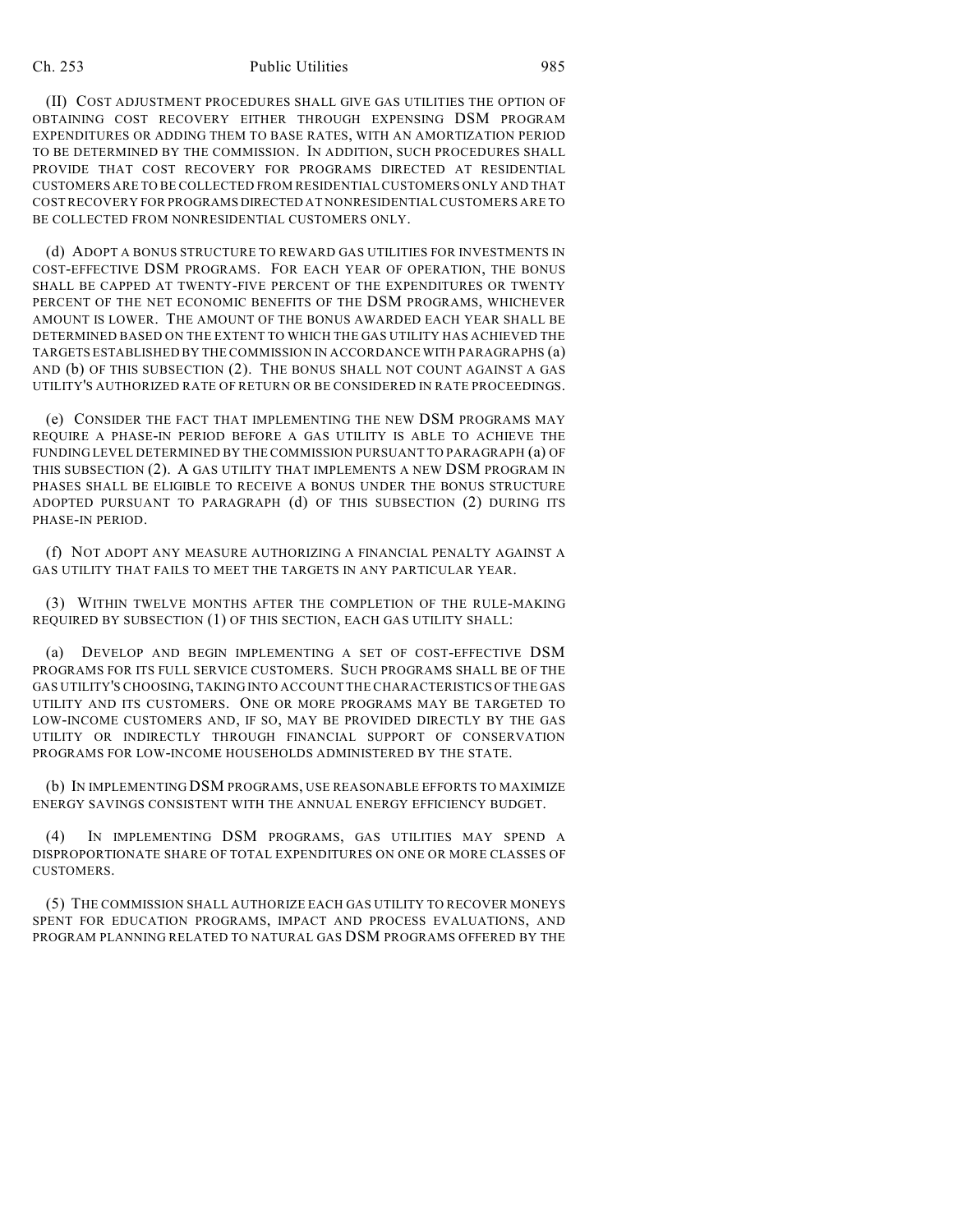GAS UTILITY WITHOUT HAVING TO SHOW THAT SUCH EXPENDITURES, ON AN INDEPENDENT BASIS, ARE COST-EFFECTIVE. THE COMMISSION MAY LIMIT THE AMOUNT SPENT FOR THESE ACTIVITIES.

(6) (a) GAS UTILITIES SHALL SUBMIT ANNUAL REPORTS TO THE COMMISSION, AS DETERMINED BY THE COMMISSION BY RULE. THE ANNUAL REPORT SHALL DESCRIBE THE GAS UTILITY'S DSM PROGRAMS AND SHALL DOCUMENT PROGRAM EXPENDITURES, ENERGY SAVINGS IMPACTS AND THE TECHNIQUES USED TO ESTIMATE THESE IMPACTS, THE ESTIMATED COST-EFFECTIVENESS OF PROGRAM EXPENDITURES, AND ANY OTHER INFORMATION THE COMMISSION MAY REQUIRE.

(b) THE COMMISSION SHALL REVIEW EACH REPORT SUBMITTED PURSUANT TO PARAGRAPH (a) OF THIS SUBSECTION (6) AND SHALL DETERMINE THE LEVEL OF BONUS, IF ANY, THAT THE GAS UTILITY IS ELIGIBLE TO COLLECT ON THE BASIS OF THE INFORMATION INCLUDED IN THE REPORT. THE COMMISSION'S DETERMINATION SHALL BE MADE WITHIN THREE MONTHS AFTER RECEIVING THE REPORT. ANY SUCH BONUS SHALL BE AUTHORIZED AS A SUPPLEMENT TO THE COST ADJUSTMENT MECHANISM OR ALTERNATIVE MECHANISM APPROVED BY THE COMMISSION AND SHALL BE APPLIED OVER A TWELVE-MONTH PERIOD AFTER APPROVAL OF THE BONUS.

(7) GAS UTILITIES MAY CONTINUE DSM PROGRAMS THAT WERE IN EXISTENCE ON OR BEFORE THE EFFECTIVE DATE OF THIS SUBSECTION (7), AND SHALL NOT BE REQUIRED TO OBTAIN APPROVAL FROM THE COMMISSION FOR SUCH PROGRAMS.

(8) THIS SECTION SHALL NOT BE CONSTRUED TO EXTEND THE COMMISSION'S AUTHORITY TO ANY NONREGULATED UTILITY BUSINESSES OR AFFILIATES OF A GAS UTILITY.

**40-3.2-104. Electricity utility demand-side management programs - rules annual report.** (1) IT IS THE POLICY OF THE STATE OF COLORADO THAT A PRIMARY GOAL OF ELECTRIC UTILITY LEAST-COST RESOURCE PLANNING IS TO MINIMIZE THE NET PRESENT VALUE OF REVENUE REQUIREMENTS. THE COMMISSION MAY ADOPT RULES AS NECESSARY TO IMPLEMENT THIS POLICY.

(2) THE COMMISSION SHALL ESTABLISH ENERGY SAVINGS AND PEAK DEMAND REDUCTION GOALS TO BE ACHIEVED BY AN INVESTOR-OWNED ELECTRIC UTILITY, TAKING INTO ACCOUNT THE UTILITY'S COST-EFFECTIVE DSM POTENTIAL, THE NEED FOR ELECTRICITY RESOURCES, THE BENEFITS OF DSM INVESTMENTS, AND OTHER FACTORS AS DETERMINED BY THE COMMISSION. THE ENERGY SAVINGS AND PEAK DEMAND REDUCTION GOALS SHALL BE AT LEAST FIVE PERCENT OF THE UTILITY'S RETAIL SYSTEM PEAK DEMAND MEASURED IN MEGAWATTS IN THE BASE YEAR AND AT LEAST FIVE PERCENT OF THE UTILITY'S RETAIL ENERGY SALES MEASURED IN MEGAWATT-HOURS IN THE BASE YEAR. THE BASE YEAR SHALL BE 2006. THE GOALS SHALL BE MET IN 2018, COUNTING SAVINGS IN 2018 FROM DSM MEASURES INSTALLED STARTING IN 2006. THE COMMISSION MAY ESTABLISH INTERIM GOALS AND MAY REVISE THE GOALS AS IT DEEMS APPROPRIATE.

(3) THE COMMISSION SHALL PERMIT ELECTRIC UTILITIES TO IMPLEMENT COST-EFFECTIVE ELECTRICITY DSM PROGRAMS TO REDUCE THE NEED FOR ADDITIONAL RESOURCES THAT WOULD OTHERWISE BE MET THROUGH A COMPETITIVE ACQUISITION PROCESS.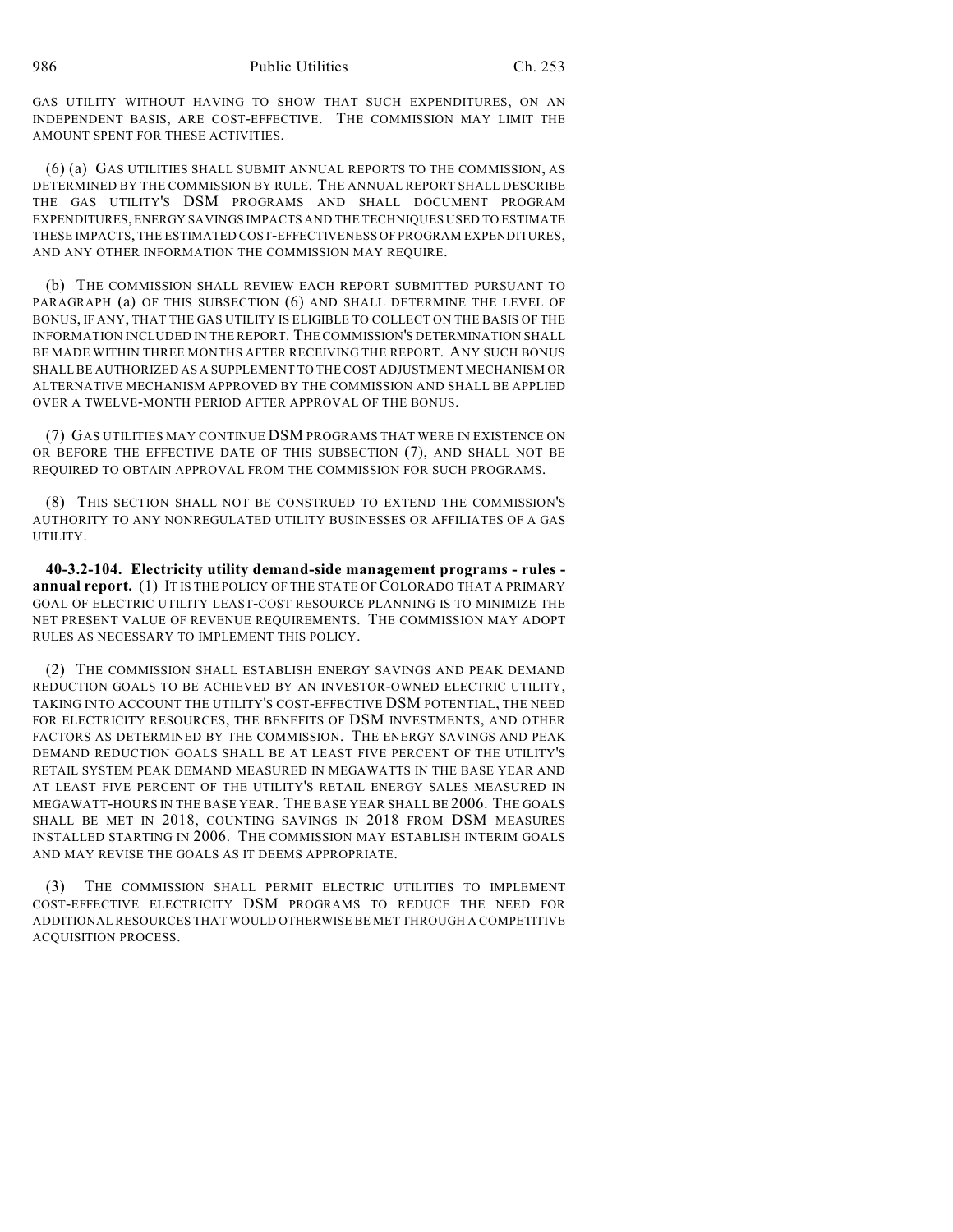(4) THE COMMISSION SHALL ENSURE THAT UTILITIES DEVELOP AND IMPLEMENT DSM PROGRAMS THAT GIVE ALL CLASSES OF CUSTOMERS AN OPPORTUNITY TO PARTICIPATE AND SHALL GIVE DUE CONSIDERATION TO THE IMPACT OF DSM PROGRAMS ON NONPARTICIPANTS AND ON LOW-INCOME CUSTOMERS.

(5) THE COMMISSION SHALL ALLOW AN OPPORTUNITY FOR A UTILITY'S INVESTMENTS IN COST-EFFECTIVE DSM PROGRAMS TO BE MORE PROFITABLE TO THE UTILITY THAN ANY OTHER UTILITY INVESTMENT THAT IS NOT ALREADY SUBJECT TO SPECIAL INCENTIVES. IN COMPLYING WITH THIS SUBSECTION (5), THE COMMISSION SHALL CONSIDER, WITHOUT LIMITATION, THE FOLLOWING INCENTIVE MECHANISMS, WHICH SHALL TAKE INTO CONSIDERATION THE PERFORMANCE OF THE DSM PROGRAM:

(a) AN INCENTIVE TO ALLOW A RATE OF RETURN ON DSM INVESTMENTS THAT IS HIGHER THAN THE UTILITY'S RATE OF RETURN ON OTHER INVESTMENTS;

(b) AN INCENTIVE TO ALLOW THE UTILITY TO ACCELERATE THE DEPRECIATION OR AMORTIZATION PERIOD FOR DSM INVESTMENTS;

(c) AN INCENTIVE TO ALLOW THE UTILITY TO RETAIN A PORTION OF THE NET ECONOMIC BENEFITS ASSOCIATED WITH A DSM PROGRAM FOR ITS SHAREHOLDERS;

(d) AN INCENTIVE TO ALLOW THE UTILITY TO COLLECT THE COSTS OF DSM PROGRAMS THROUGH A COST ADJUSTMENT CLAUSE;

(e) OTHER INCENTIVE MECHANISMS THAT THE COMMISSION DEEMS APPROPRIATE.

(6) EACH INVESTOR-OWNED ELECTRIC UTILITY SHALL SUBMIT AN ANNUAL REPORT TO THE COMMISSION DESCRIBING THE DSM PROGRAMS IMPLEMENTED BY THE ELECTRIC UTILITY IN THE PREVIOUS YEAR. THE REPORT SHALL DOCUMENT THE FOLLOWING:

(a) PROGRAM EXPENDITURES, INCLUDING INCENTIVE PAYMENTS;

(b) PEAK DEMAND AND ENERGY SAVINGS IMPACTS AND THE TECHNIQUES USED TO ESTIMATE THOSE IMPACTS;

(c) AVOIDED COSTS AND THE TECHNIQUES USED TO ESTIMATE THOSE COSTS;

(d) THE ESTIMATED COST-EFFECTIVENESS OF THE DSM PROGRAMS;

(e) THE NET ECONOMIC BENEFITS OF THE DSM PROGRAMS; AND

(f) ANY OTHER INFORMATION REQUIRED BY THE COMMISSION.

**40-3.2-105. Reporting requirement.** BY APRIL 30, 2009, AND BY EACH APRIL 30 THEREAFTER, THE COMMISSION SHALL SUBMIT A REPORT TO THE BUSINESS, LABOR, AND TECHNOLOGY COMMITTEE OF THE SENATE, OR ITS SUCCESSOR COMMITTEE, AND THE BUSINESS AFFAIRS AND LABOR OF THE HOUSE OF REPRESENTATIVES, OR ITS SUCCESSOR COMMITTEE, ON THE PROGRESS MADE BY INVESTOR-OWNED UTILITIES IN MEETING THEIR NATURAL GAS AND ELECTRICITY